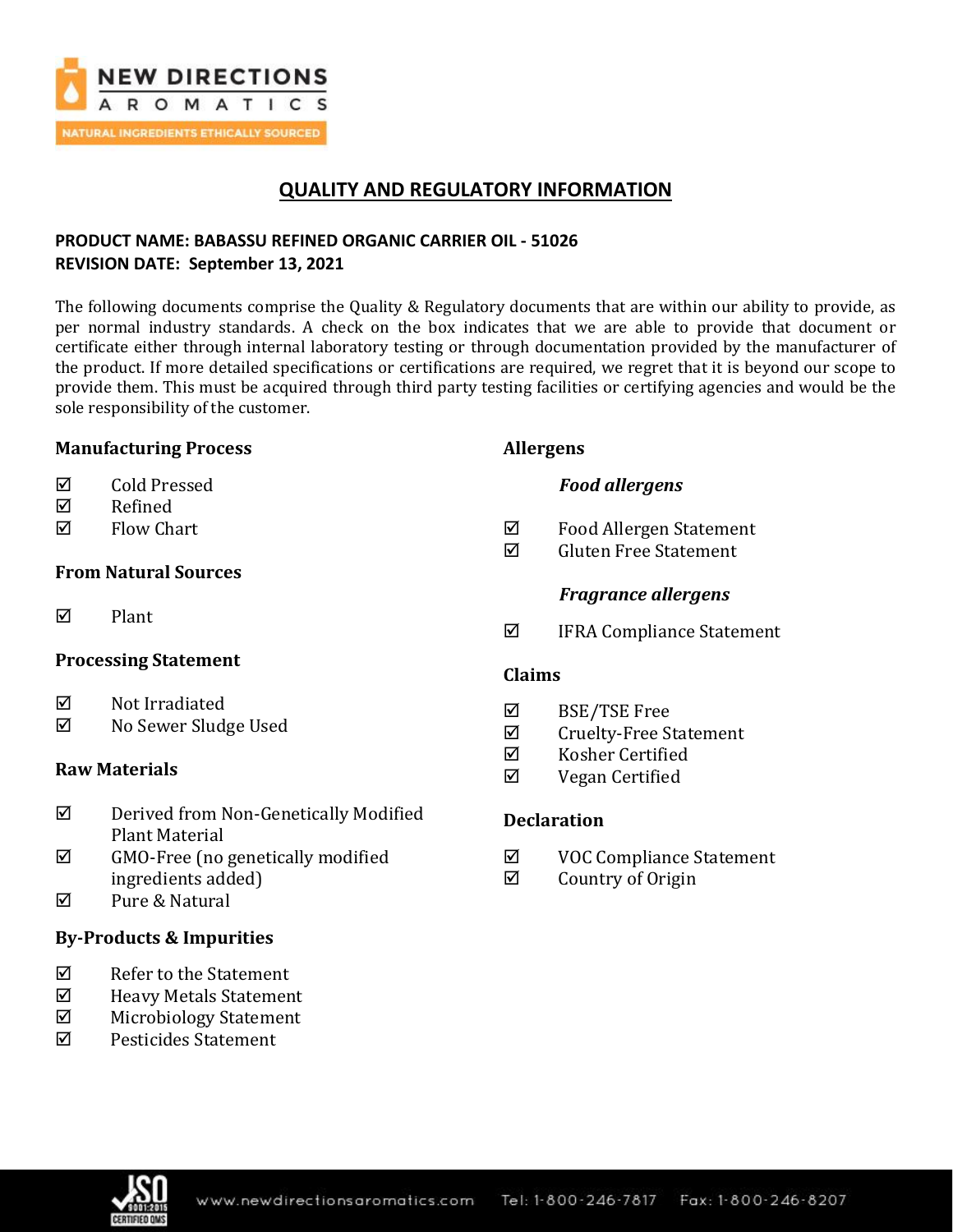

# **FLOW CHART**

**PRODUCT NAME: BABASSU REFINED ORGANIC CARRIER OIL - 51026**



### **Disclaimer & Caution:**

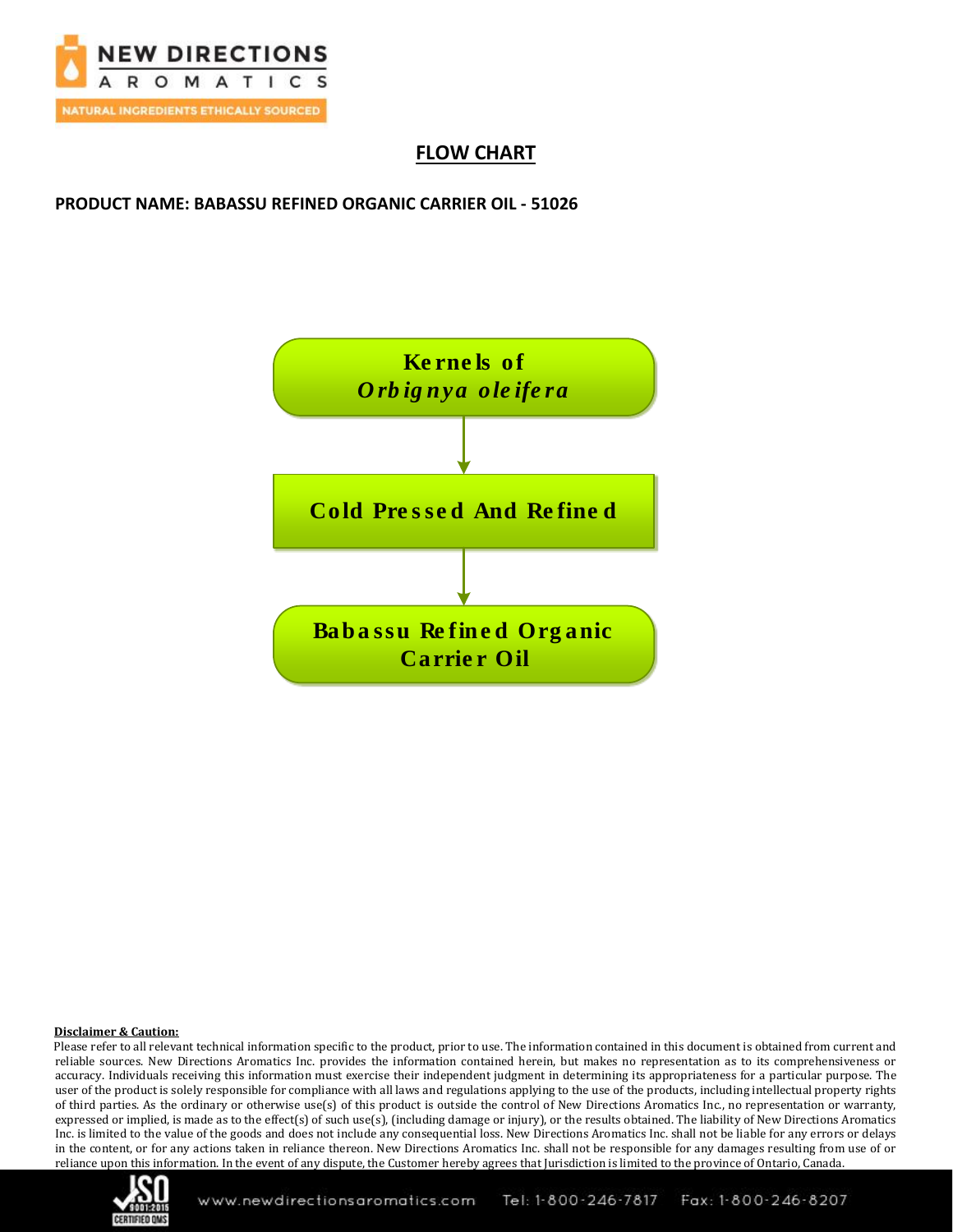

## **NON-IRRADIATION STATEMENT**

### **PRODUCT NAME: BABASSU REFINED ORGANIC CARRIER OIL - 51026**

We hereby declare that, to the best of our knowledge, this product has not been irradiated and does not contain any ingredient that has gone through any irradiation.

### **Disclaimer & Caution:**

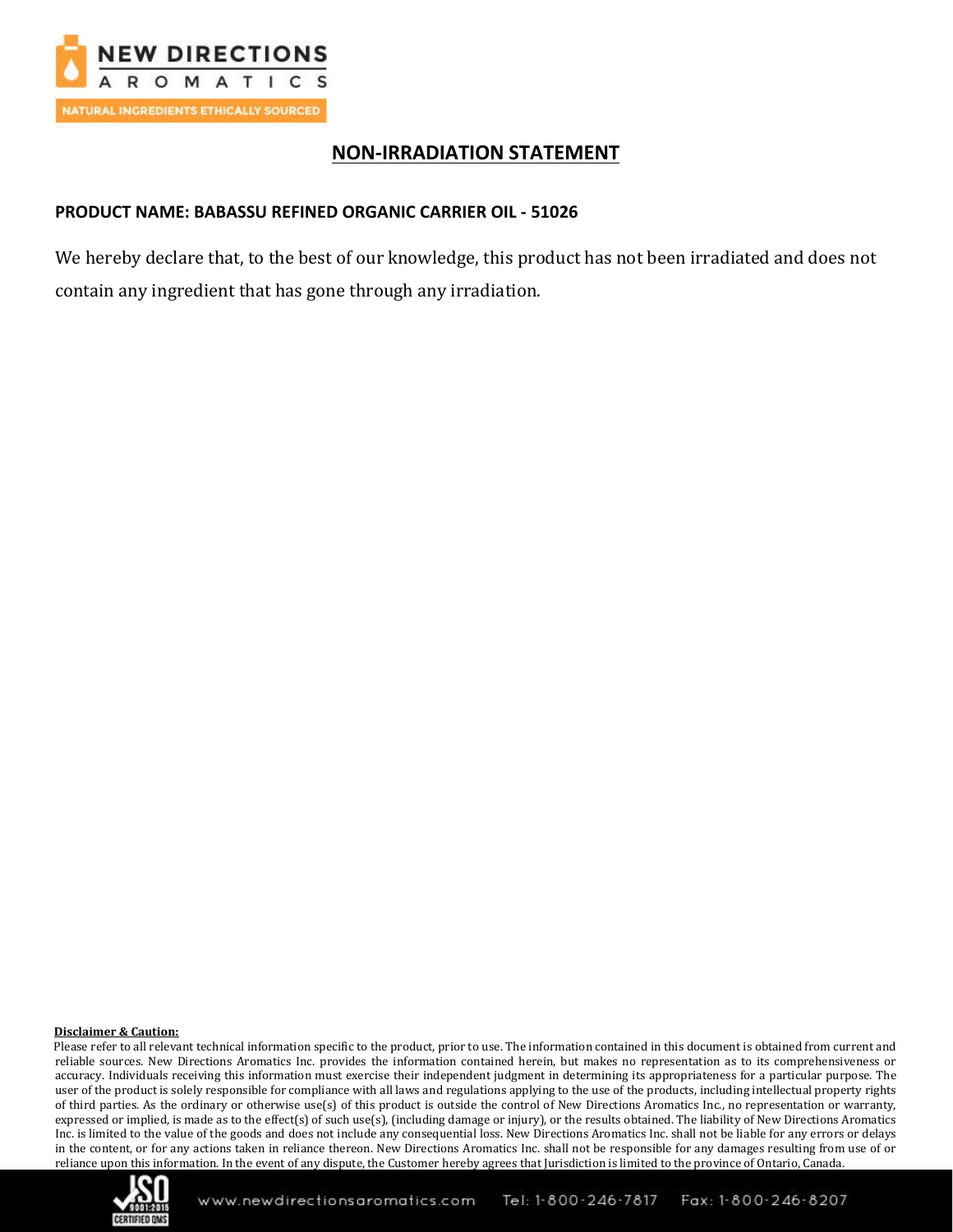

# **SEWER SLUDGE STATEMENT**

## **PRODUCT NAME: BABASSU REFINED ORGANIC CARRIER OIL - 51026**

We hereby declare that, to the best of our knowledge, this product has not been manufactured with or treated with sewer sludge.

### **Disclaimer & Caution:**

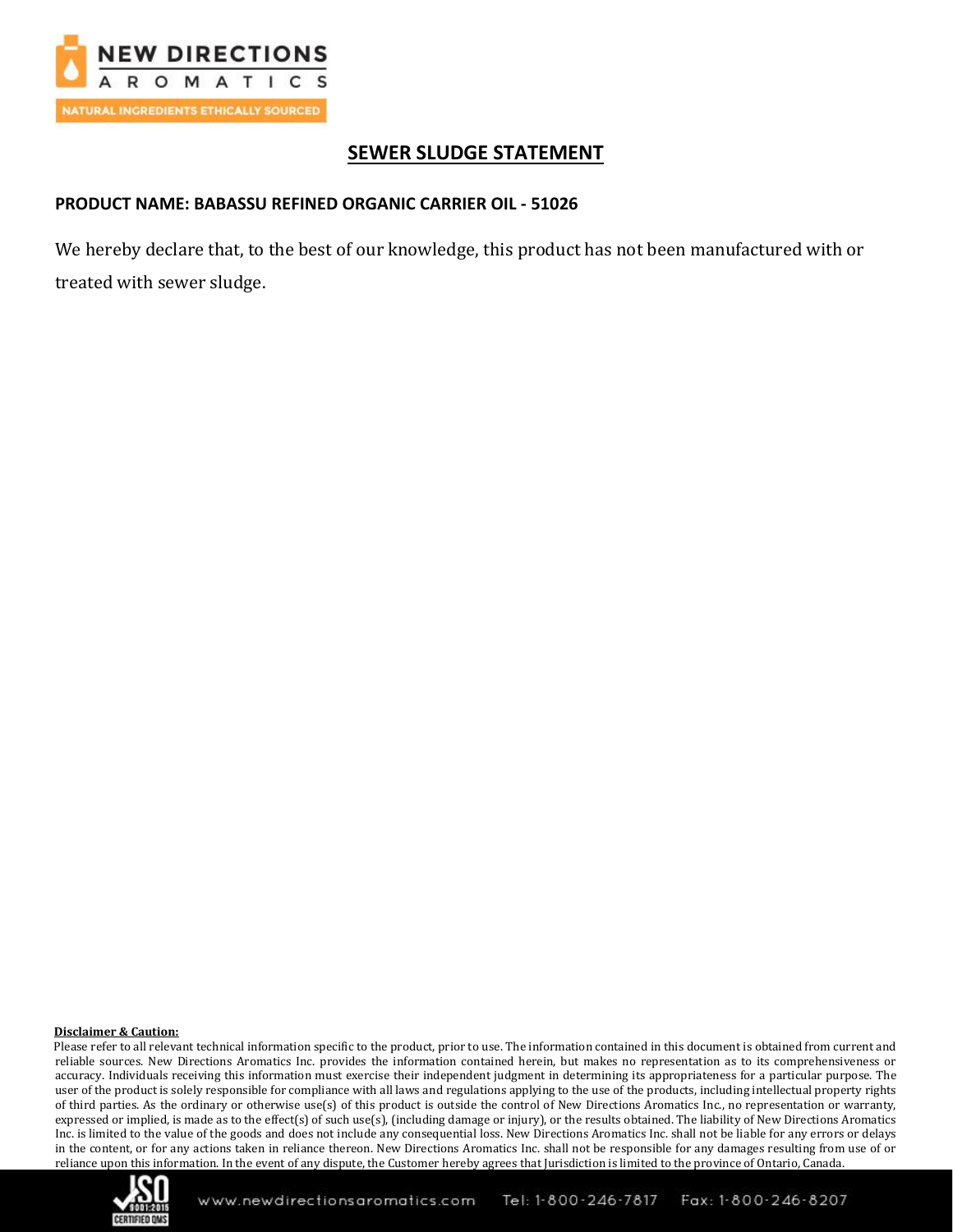

# **GMO STATEMENT**

## **PRODUCT NAME: BABASSU REFINED ORGANIC CARRIER OIL - 51026**

We hereby declare that, to the best of our knowledge, this product was not produced from or with GMO plant material.

### **Disclaimer & Caution:**

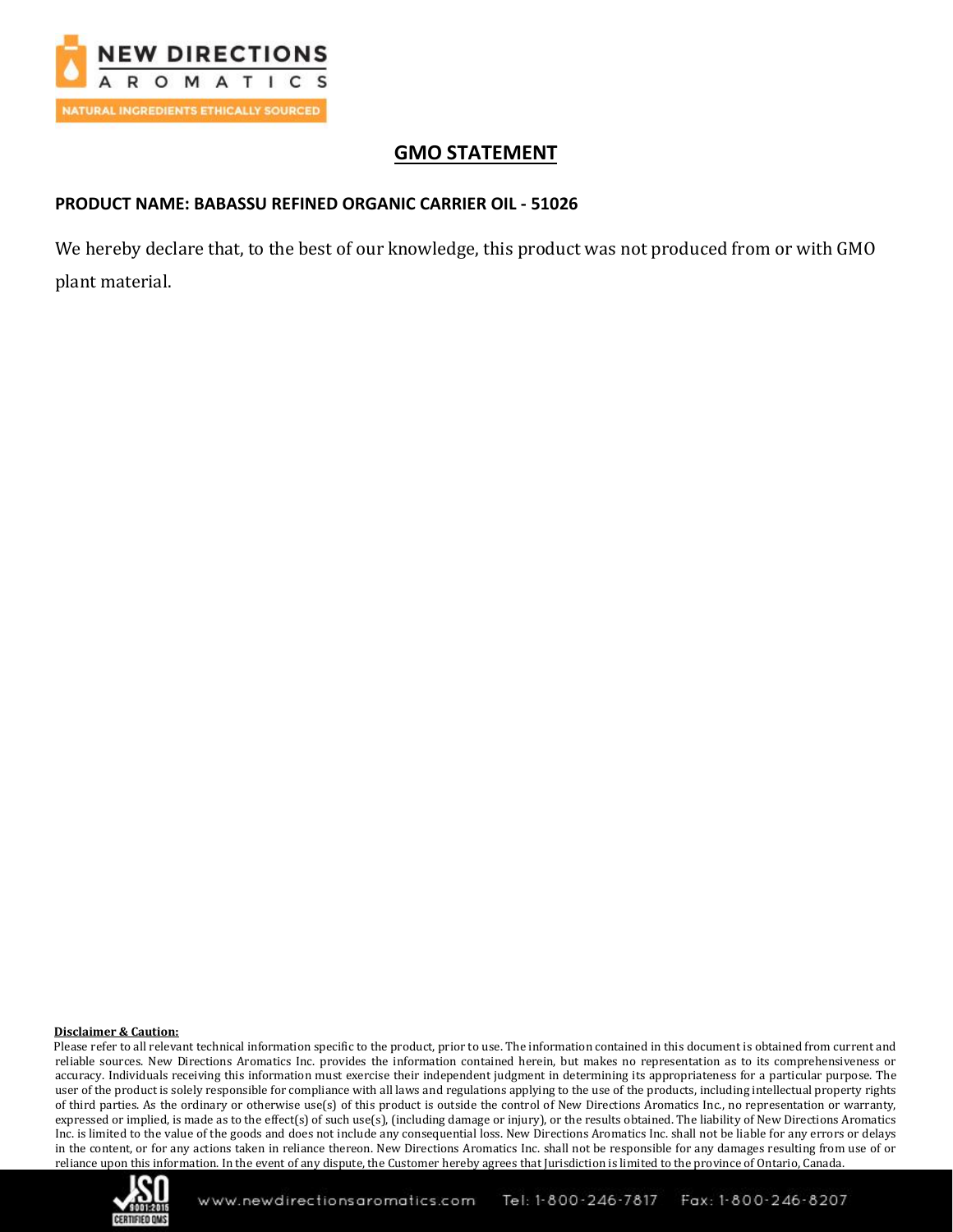

## **PURE & NATURAL STATEMENT**

## **PRODUCT NAME: BABASSU REFINED ORGANIC CARRIER OIL - 51026**

We hereby declare that, to the best of our knowledge, this product is 100 % pure and natural.

#### **Disclaimer & Caution:**

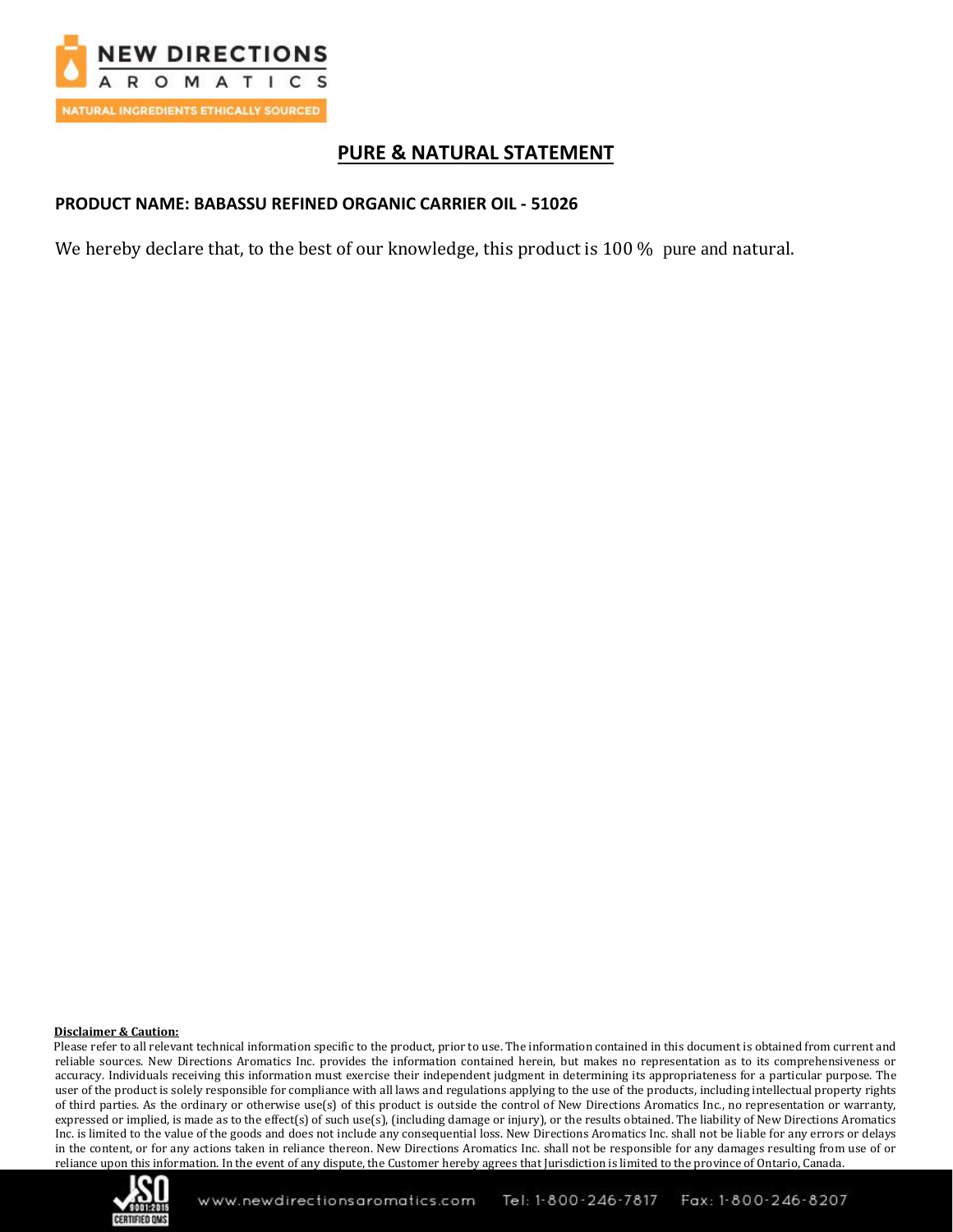

## **BY-PRODUCTS & IMPURITIES STATEMENT**

### **PRODUCT NAME: BABASSU REFINED ORGANIC CARRIER OIL - 51026**

We hereby declare that, to the best of our knowledge, this product does not contain any of the following by-products and impurities:

- Parabens
- Phthalates
- **Solvents**

### **Disclaimer & Caution:**

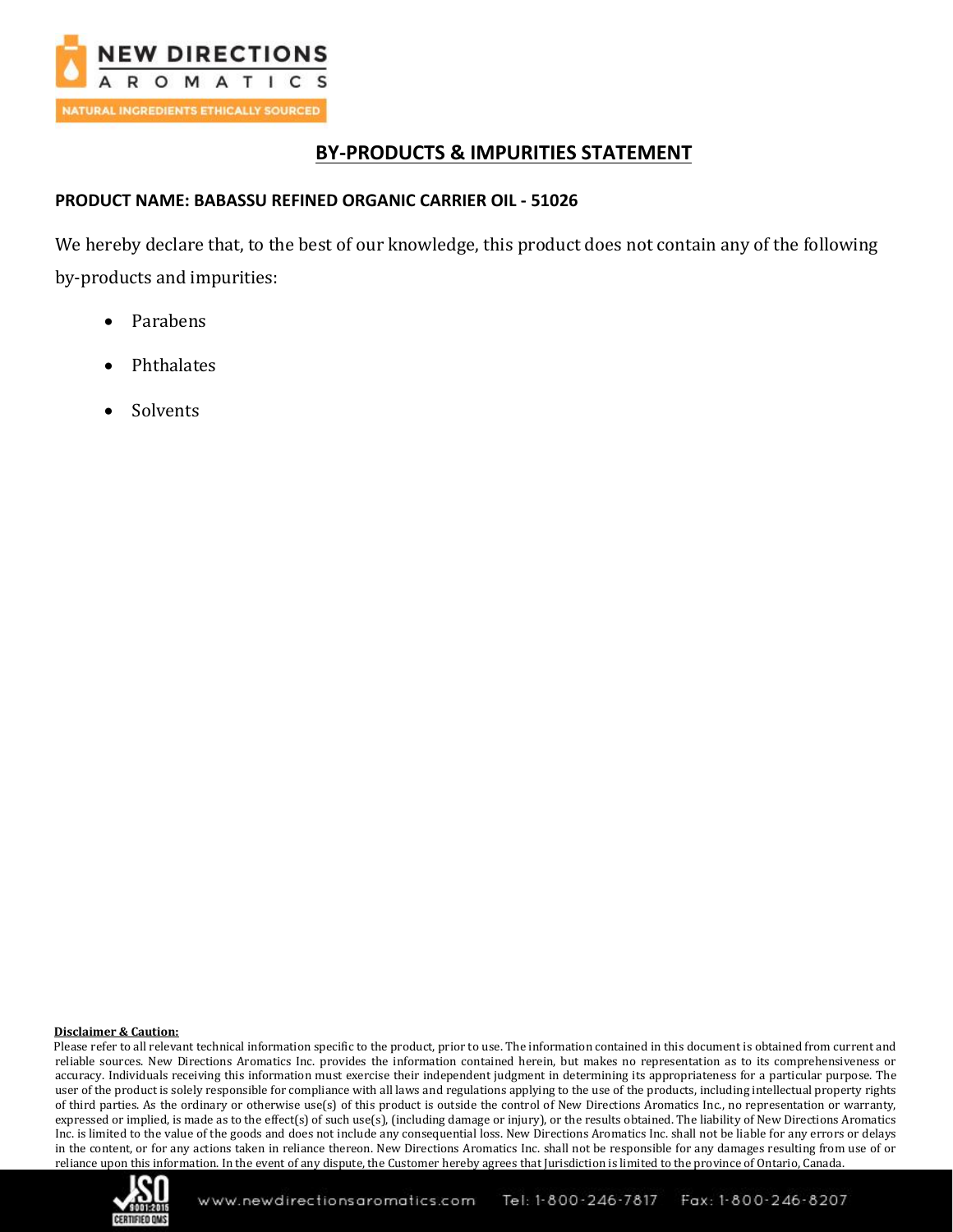

# **HEAVY METALS STATEMENT**

### **PRODUCT NAME: BABASSU REFINED ORGANIC CARRIER OIL - 51026**

We hereby declare that, to the best of our knowledge, this product is in compliance with regulation No. 1881/2006 (EC) with regard to heavy metals.

### **Disclaimer & Caution:**

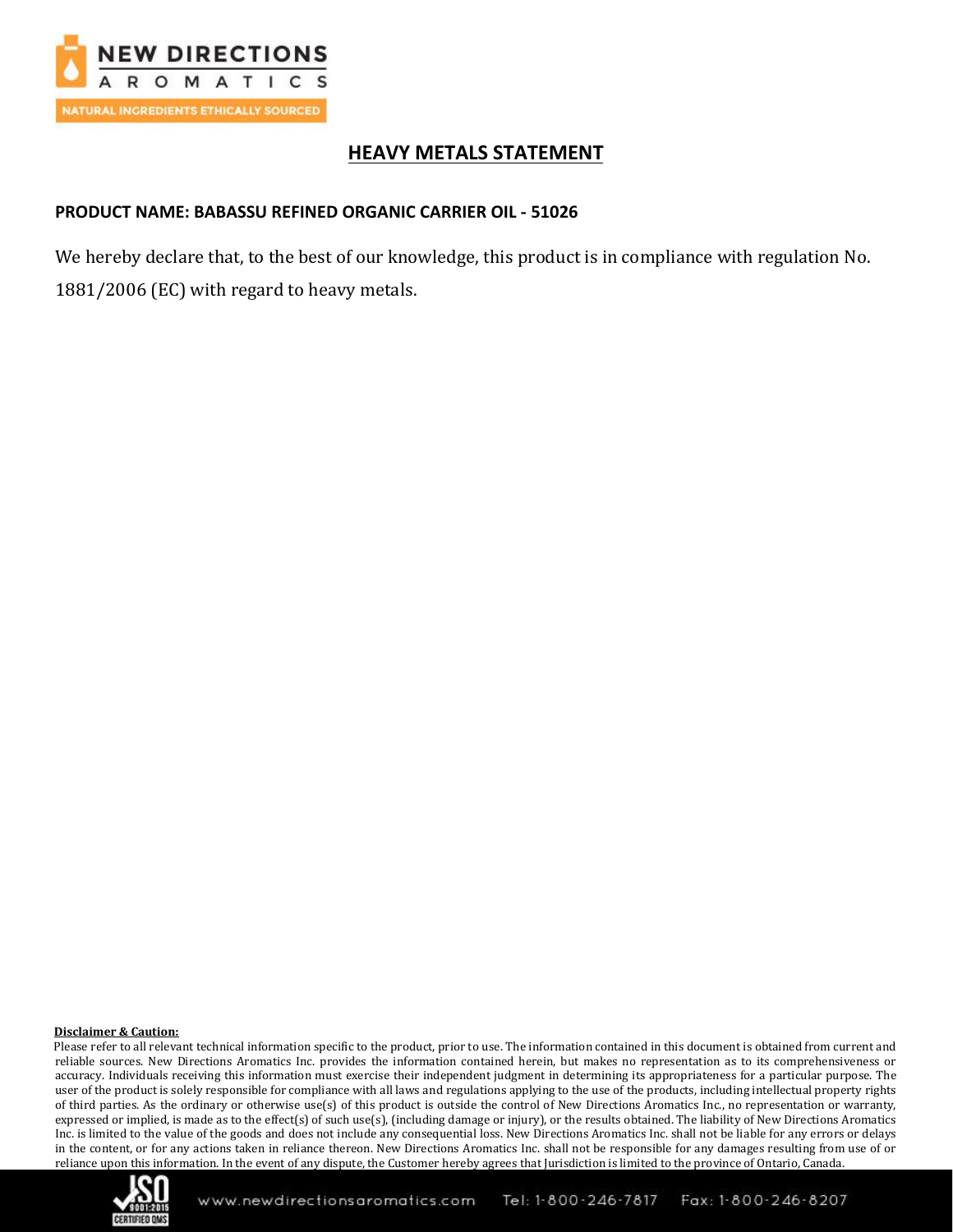

# **MICROBIOLOGY STATEMENT**

## **PRODUCT NAME: BABASSU REFINED ORGANIC CARRIER OIL - 51026**

We hereby declare that, to the best of our knowledge, this product may contain microbes in concentrations of 1000 cfu/g maximum in accordance with cosmetic regulations regarding microbial concentration.

### **Disclaimer & Caution:**

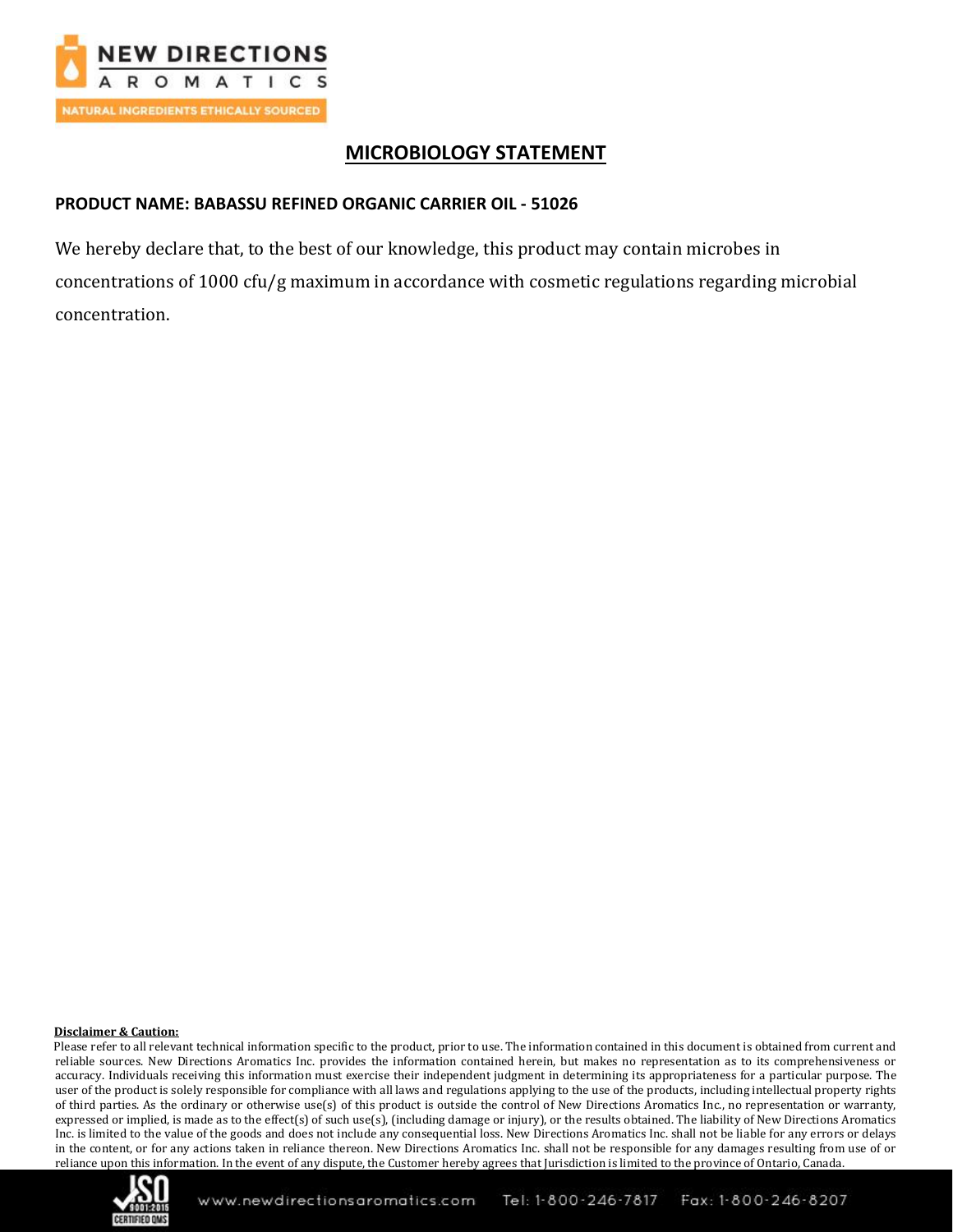

## **PESTICIDES STATEMENT**

## **PRODUCT NAME: BABASSU REFINED ORGANIC CARRIER OIL - 51026**

We hereby declare that, to the best of our knowledge, this product is compliant with regulation No. 396/2005 and its amendment No. 310/2011 (EC) with regard to residual pesticides.

### **Disclaimer & Caution:**

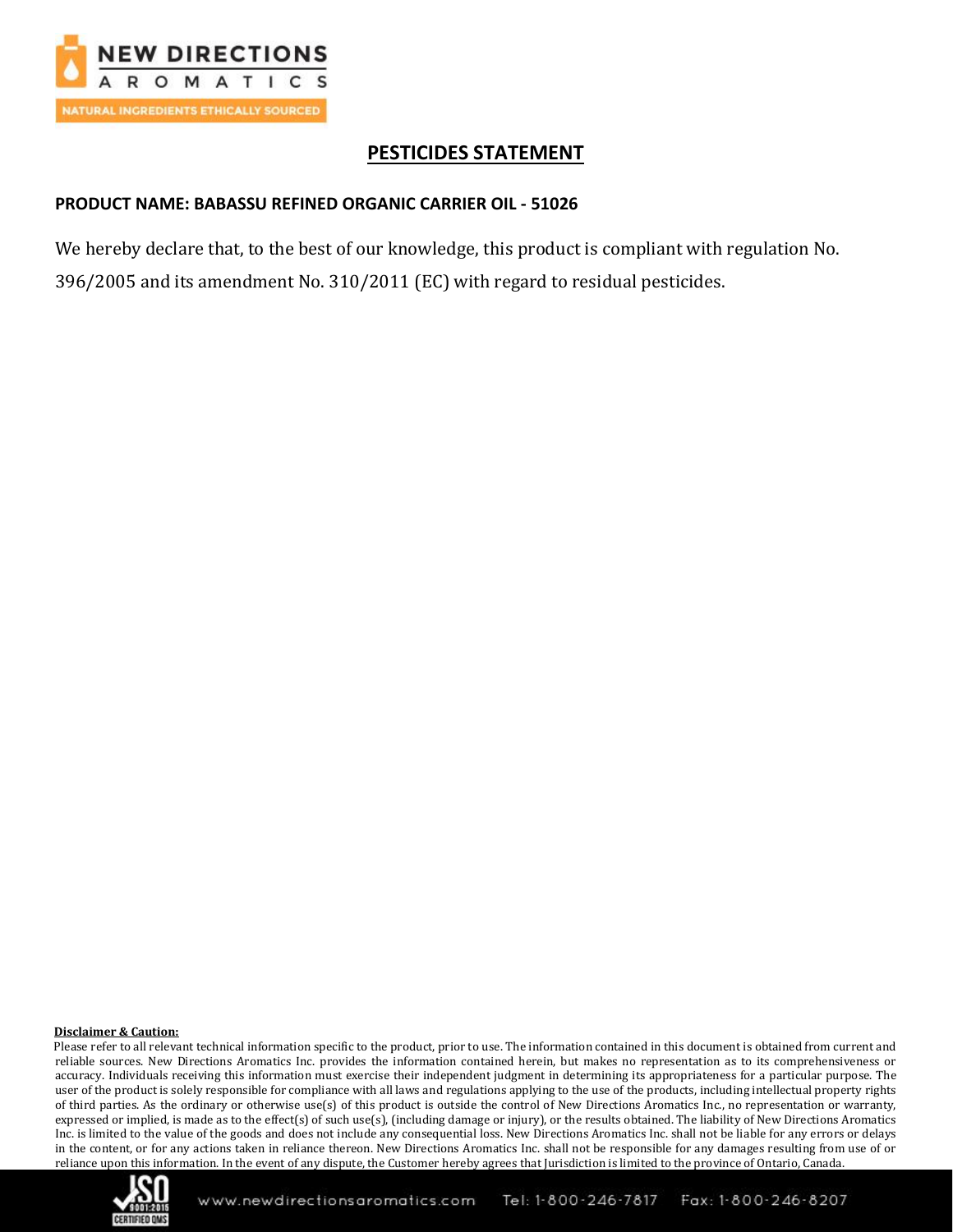

# **FOOD ALLERGEN INFORMATION**

### **PRODUCT NAME: BABASSU REFINED ORGANIC CARRIER OIL - 51026**

| Component                                               | Present in the product |
|---------------------------------------------------------|------------------------|
| Peanuts (and/or derivatives,) e.g., protein oil         | No                     |
| Tree Nuts (and/or derivatives)                          | N <sub>o</sub>         |
| Seeds (Mustard, Sesame) (and/or derivatives)            | N <sub>0</sub>         |
| Wheat, Barley, Rye, Oats, Spelt, Kamut or their hybrids | N <sub>0</sub>         |
| Gluten                                                  | N <sub>o</sub>         |
| Soybeans (and/or derivatives)                           | No                     |
| Dairy (including lactose) or Eggs                       | No                     |
| Fish or their products                                  | No                     |
| Shellfish or their products                             | N <sub>o</sub>         |
| Celery (and/or derivatives)                             | No                     |
| Lupin (and/or derivatives)                              | No                     |
| Sulphites (and derivatives) (added or $\geq 10$ ppm)    | No                     |

### **Disclaimer & Caution:**

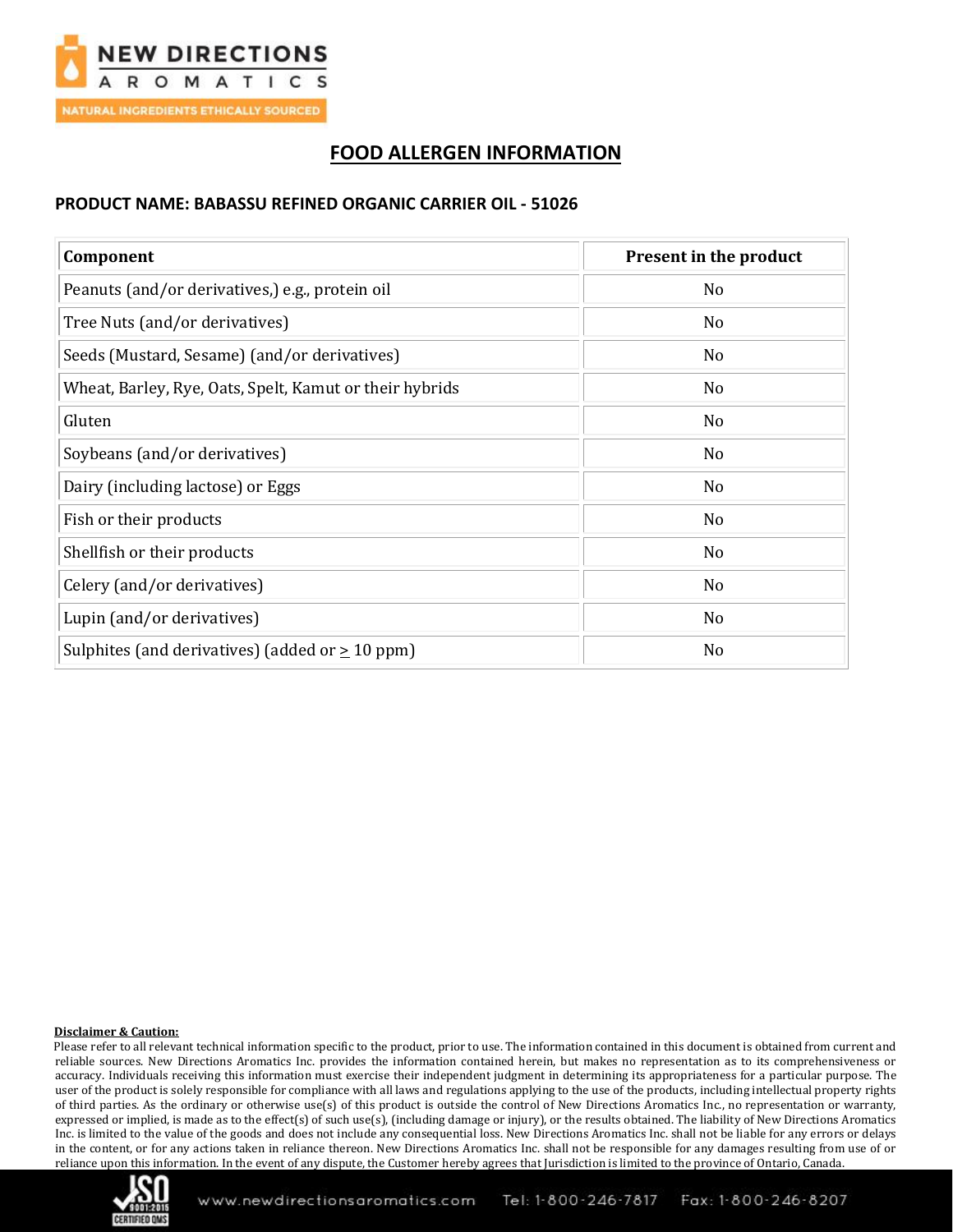

## **GLUTEN STATEMENT**

### **PRODUCT NAME: BABASSU REFINED ORGANIC CARRIER OIL - 51026**

We hereby declare that, to the best of our knowledge, this product is gluten-free and was not manufactured with any ingredients containing gluten.

### **Disclaimer & Caution:**

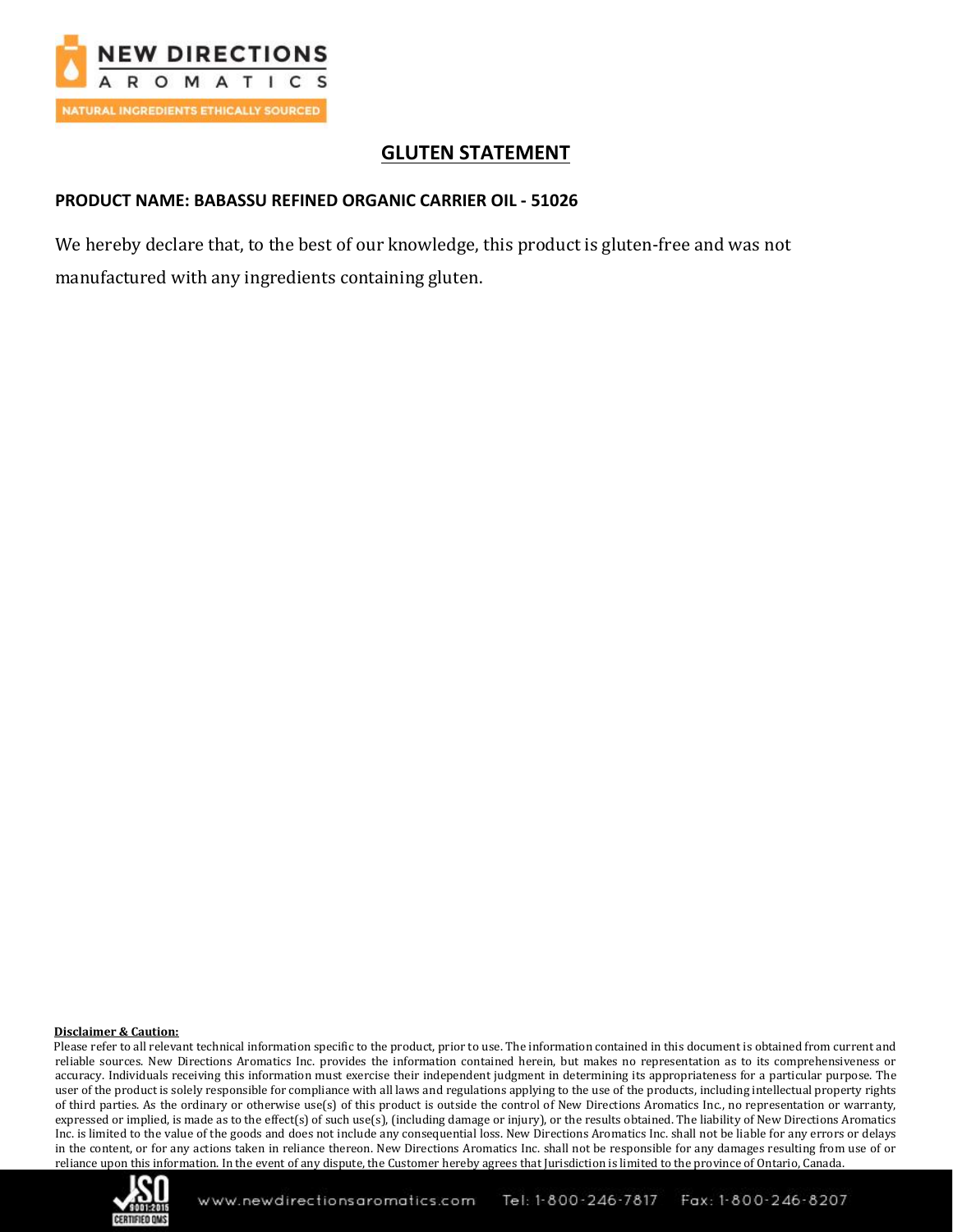

## **IFRA COMPLIANCE STATEMENT**

## **PRODUCT NAME: BABASSU REFINED ORGANIC CARRIER OIL - 51026**

We hereby declare that, to the best of our knowledge, based on processing information and raw materials used, Fragrance Allergens listed in the EU Regulation 1223/2009 Annex III, N0 67-92 are not likely to be present.

### **Disclaimer & Caution:**

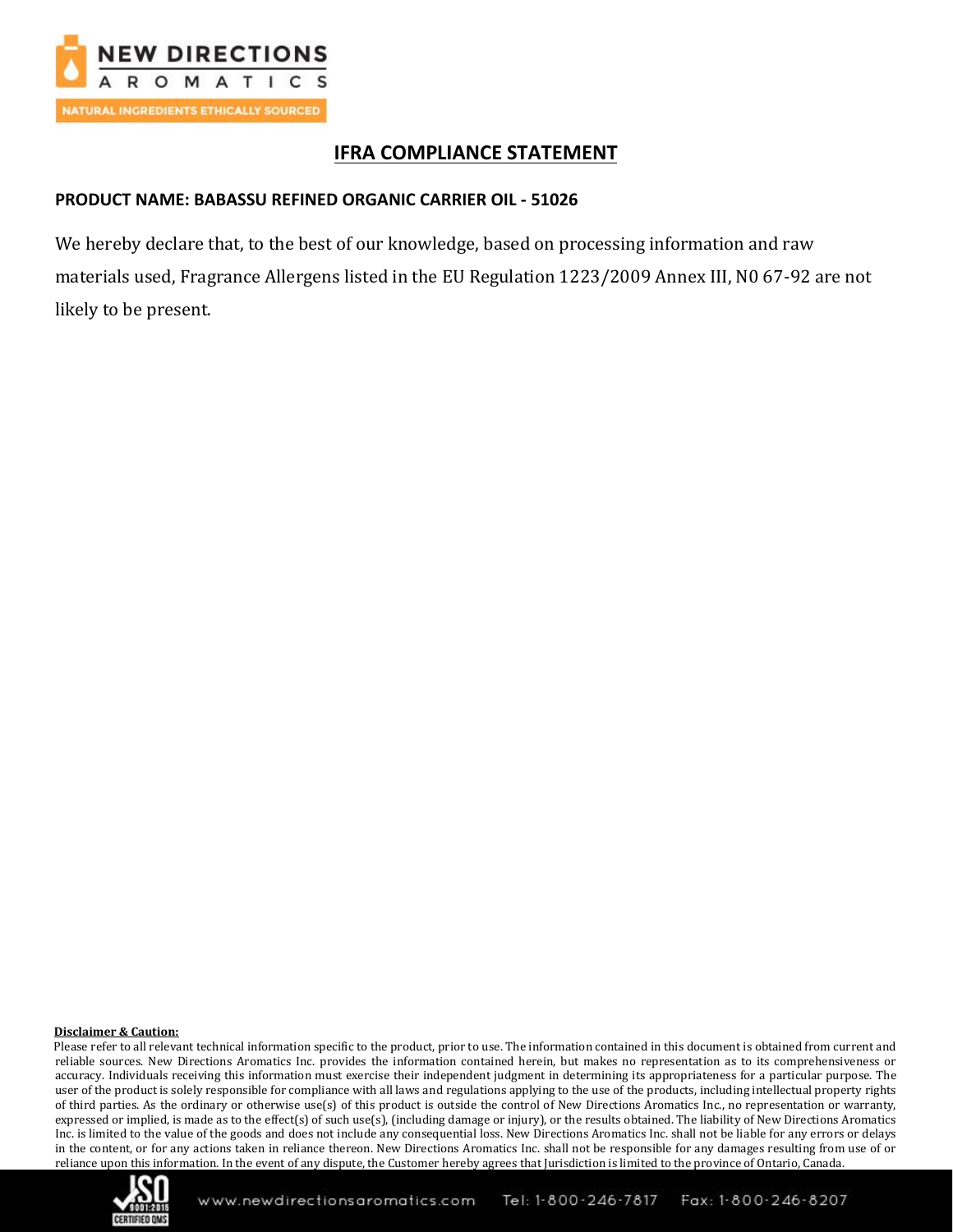

# **DECLARATION OF BOVINE/TRANSMISSABLE SPONGIFORM ENCEPHALOPATHY (BSE/TSE)**

### **PRODUCT NAME: BABASSU REFINED ORGANIC CARRIER OIL - 51026**

We hereby declare that, to the best of our knowledge, this product was not made with, nor contains, any animal material or derivatives, and is free of BSE/TSE.

#### **Disclaimer & Caution:**

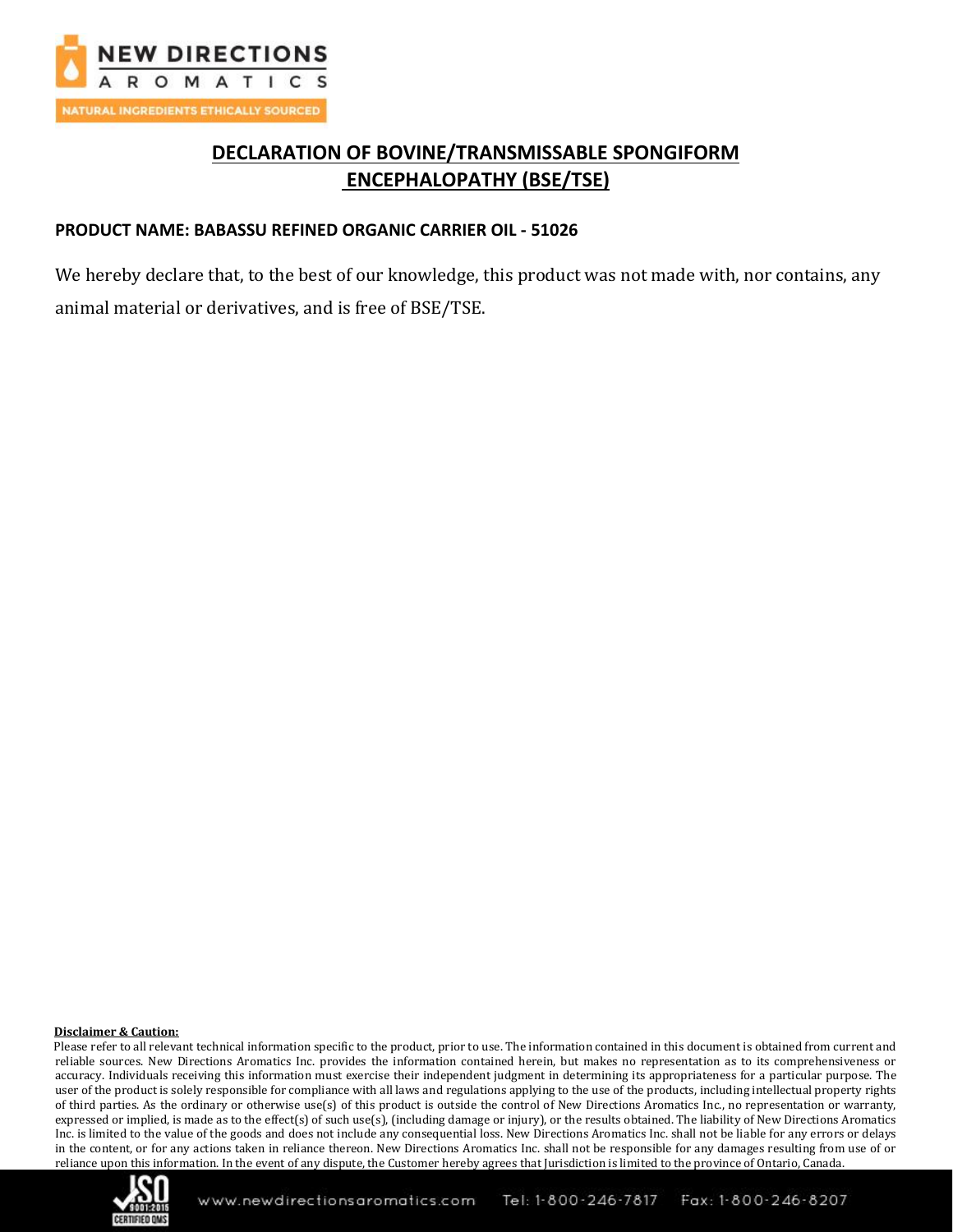

# **CRUELTY-FREE STATEMENT**

## **PRODUCT NAME: BABASSU REFINED ORGANIC CARRIER OIL - 51026**

We hereby declare that, to the best of our knowledge, this product has not been tested on animals.

### **Disclaimer & Caution:**

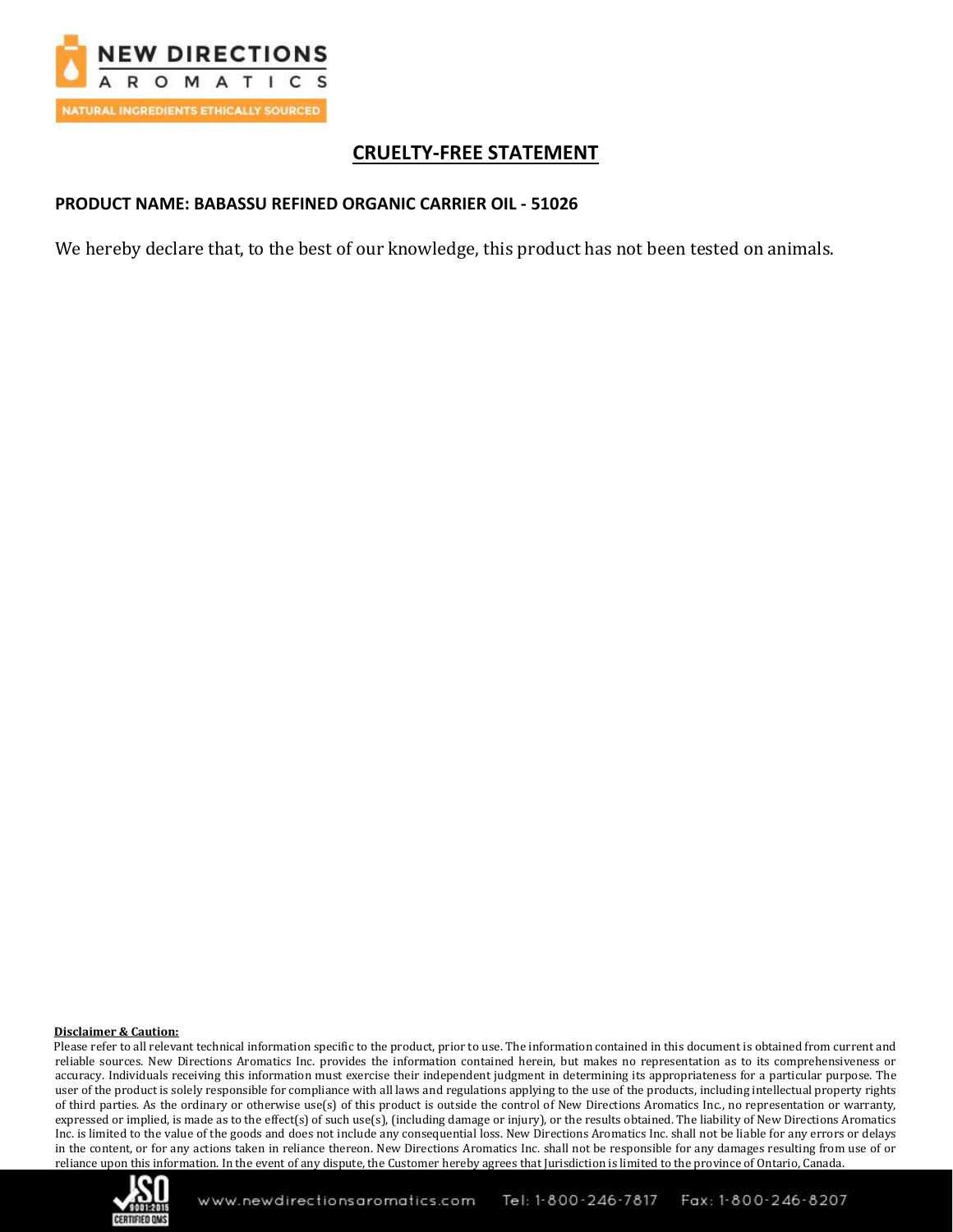

# **KOSHER STATEMENT**

## **PRODUCT NAME: BABASSU REFINED ORGANIC CARRIER OIL - 51026**

We hereby confirm that this product has been certified to Kosher standards.

#### **Disclaimer & Caution:**

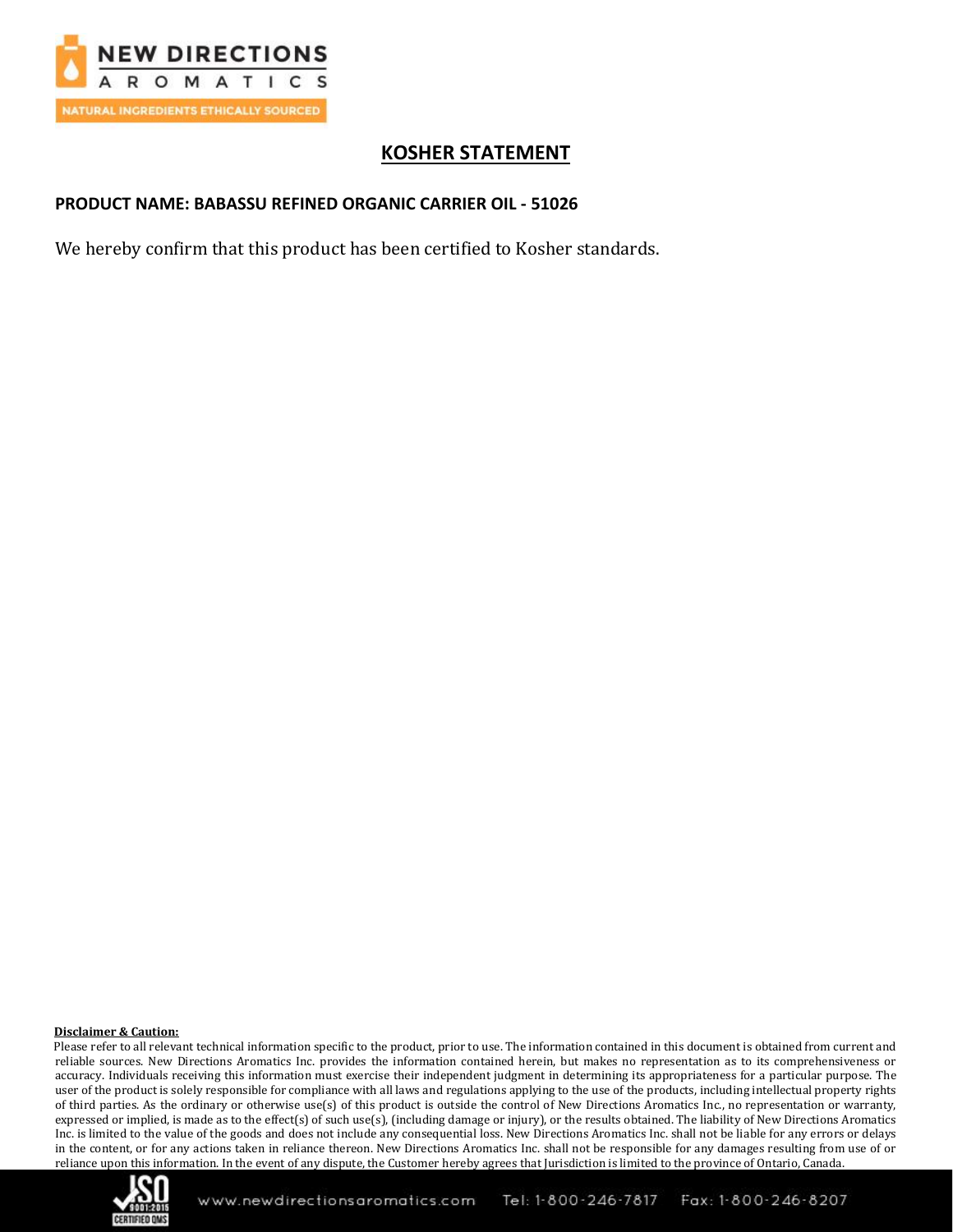

# **VEGAN STATEMENT**

### **PRODUCT NAME: BABASSU REFINED ORGANIC CARRIER OIL - 51026**

We hereby confirm that this product has been certified to Vegan standards.

#### **Disclaimer & Caution:**

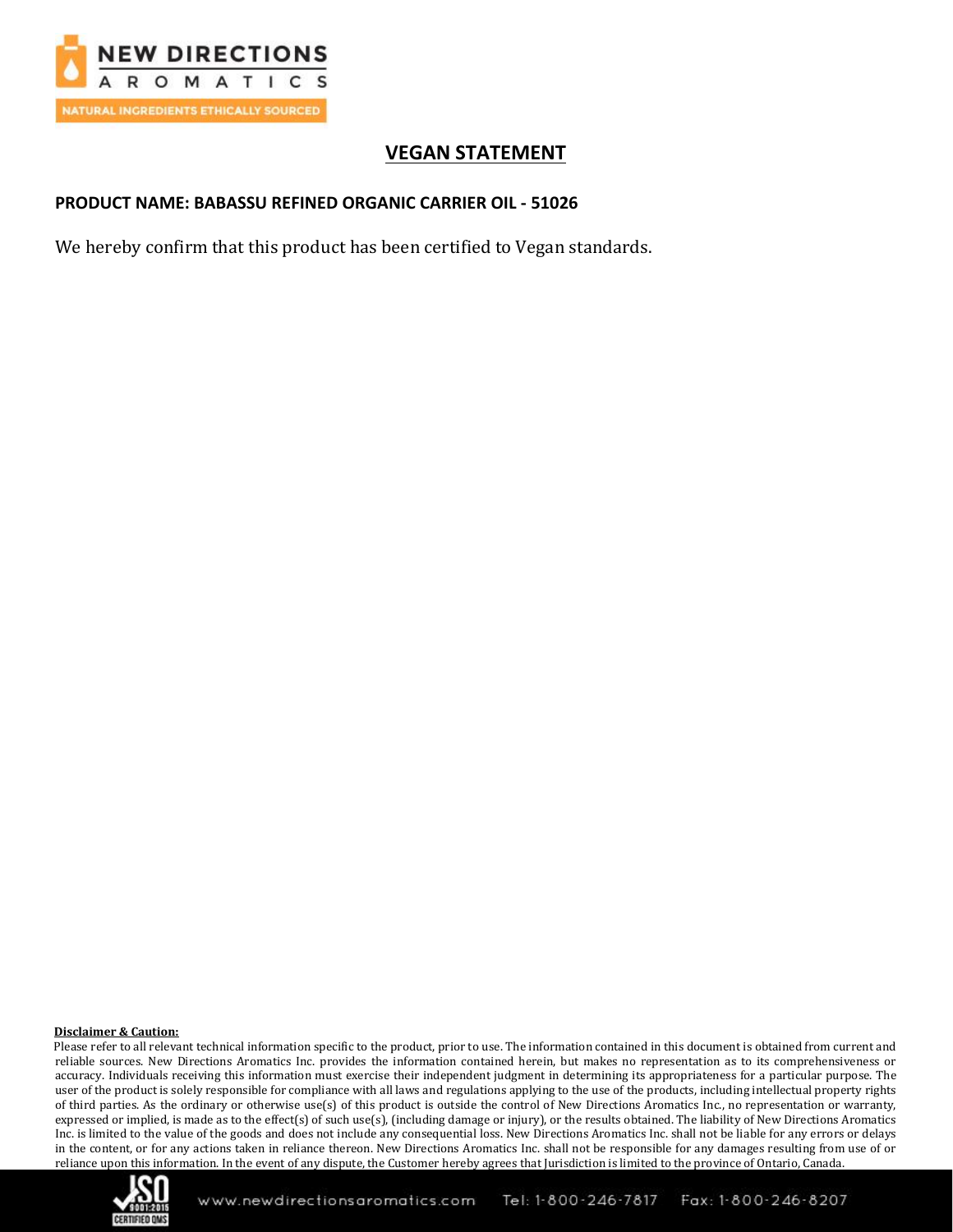

# **VOLATILE ORGANIC COMPOUNDS (VOC) STATEMENT**

## **PRODUCT NAME: BABASSU REFINED ORGANIC CARRIER OIL - 51026**

We hereby declare that, to the best of our knowledge, based on processing information volatile organic compounds (VOC) are not likely to be present in this product.

### **Disclaimer & Caution:**